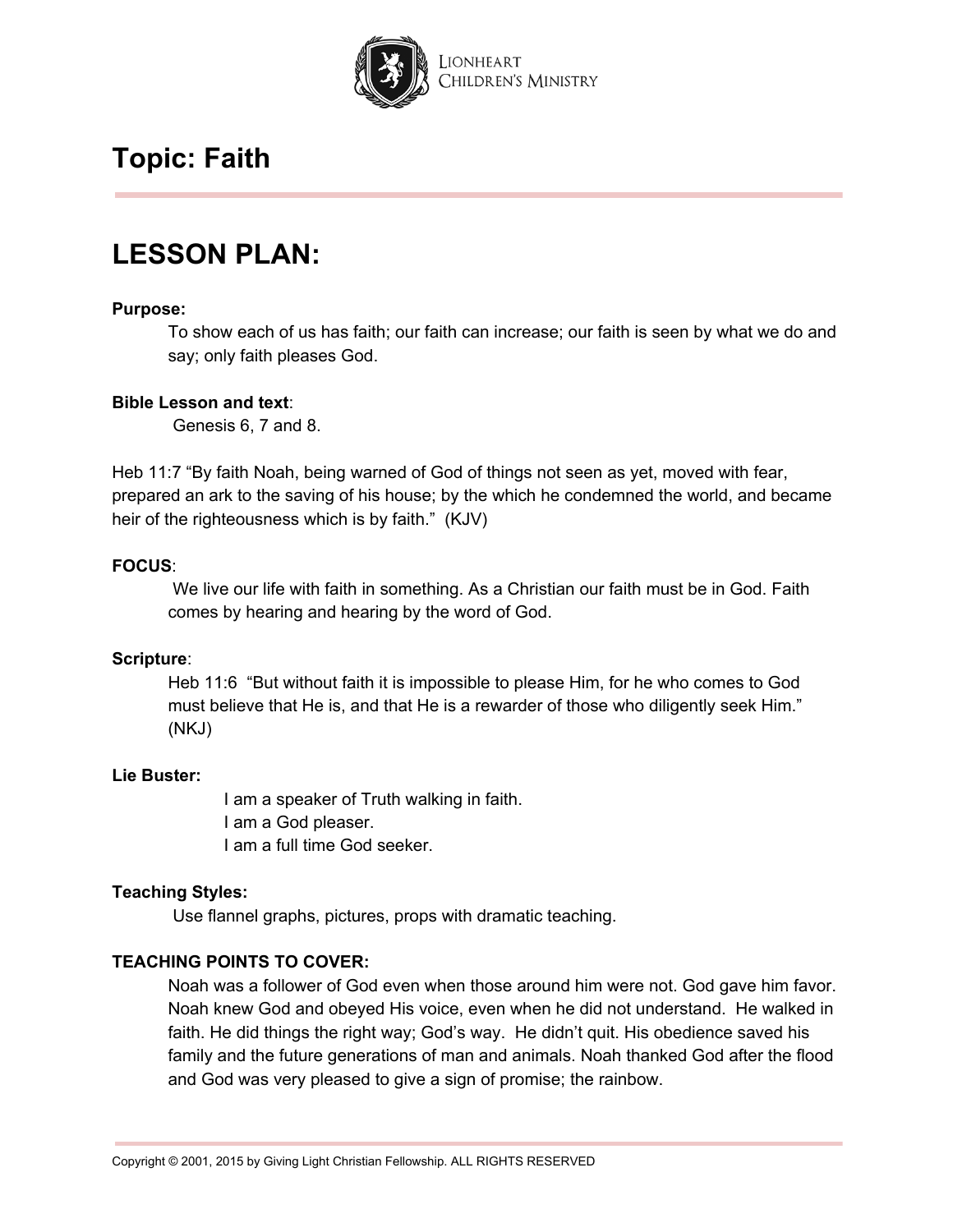

### **Object Lesson: 1. Simple Faith Everyday - You Have It**

**Point:**

To show how each of us has faith; faith in natural things, faith in people.

### **Props**:

An umbrella, raincoat, tools, a blueprint etc. to enhance the teaching.

### **Directions:**

Give simple orders in the class to one child at a time.

- 1. Sit on the chair; (faith in chair it didn't break; that it would hold child)
- 2. Turn on the water or the light: (faith in the spigot or switch)
- 3. Give the teacher a hug; (faith that the teacher will receive hug)
- 4. Open the box of cookies; (faith there would be cookies inside)
- 5. Eat the cookies; (faith to believe the cookies were good)
	- A. These are constants in our lives. We don't think before we act on these, we just do because we have had constant experience that what was expected in each would come to be.
	- B. Our faith in God should be to the same respect. We don't wonder if "God is" or "if God will" or "if God is able." God is, God will and God is able. God and His Word are constant and proven faithful.

### **Object Lesson 2: POWDERED UP**

#### **Point:**

Faith to be real must be released. Our life of faith touches the world around us and the people who are watching us. Our faith released brings God's presence and purposes.

#### **Props:**

A can of baby powder wrapped in paper with the word FAITH written on it.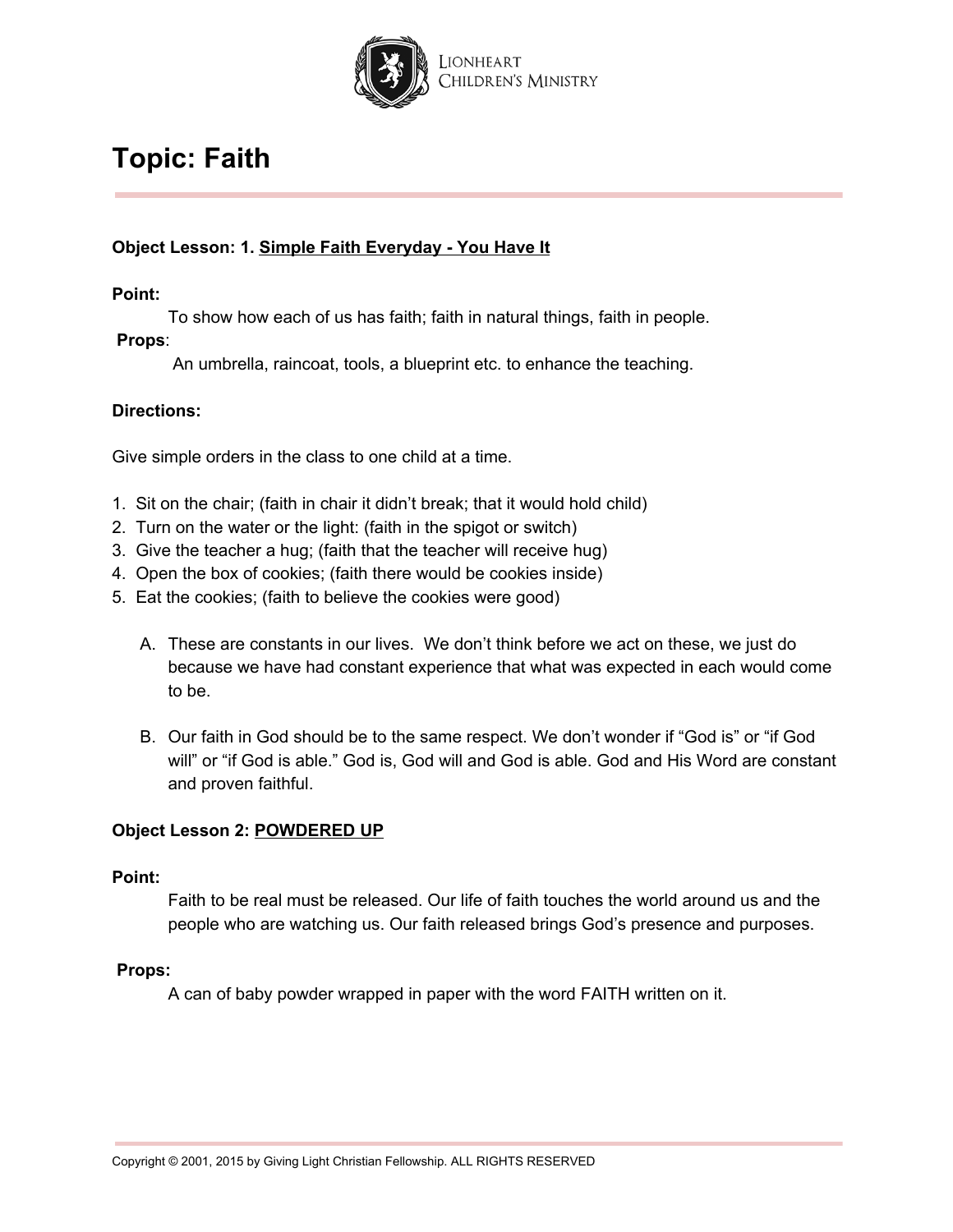

### **Directions:**

- 1. Show the can but don't open it. PREACH as you demonstrate: This is faith. Is it faith because the can says so? Just saying it is faith isn't enough. There could be anything in the can.
- 2. Faith must be seen to be genuine faith. Just like in us. We can say I have faith, but then I must show it. Faith is active.
- 3. The evidence that faith is alive is when I shake some powder on the table. The children like to rub their hands through it. Can you see the "faith" ?
	- A. Now my faith has touched you.
	- B. You are affected when I walk in faith.
	- C. My faith will release the presence of God where I apply it.

### **Object Lesson 3: Hello, Are You Really There?**

### **Point:**

Faith must be active to make connection. Even though we can't see the person we are talking to on a phone, they are very real and we are connected via the phone wires and electronic transmissions. God is real and we are connected to Him via the new birth and our faith in God. When opposition to faith comes, we must deal with it.

1. Make a pretend phone call to someone on the telephone (Judy). Make this a funny object lesson. You really want to call a special friend, but in the process until you actually make the call, say and do things like:

I wonder if the phone will ring on the other end? Just keep looking at the phone, but don't pick it up. Judy's phone number is 777- 4242. Yes, that's her phone number. This phone is an ugly color. I have a red phone at home. You know this phone is really making me angry. It is just sitting here and not doing anything. Just keep talking about phones and what they do, but don't actually dial the phone number. I really want Judy to come to my house tomorrow. I hope she will come and stay overnight. I hope she likes the cake I am making. This phone will help me to talk to her. I hope I reach her before she leaves for the market. Maybe all the phone wires are jammed. Maybe all the phone workers are off for vacation. Maybe the batteries are dead in the phone........(Finally make the call. It rings and rings. Hang up and try again......) The line is busy. (Frustrated......) Well, I'll try one more time. The line is busy. Then you "give up." See she doesn't want to come, she has probably got a new friend. These phones are all just a big waste of space. Every time I call my friends they are never home or they are talking to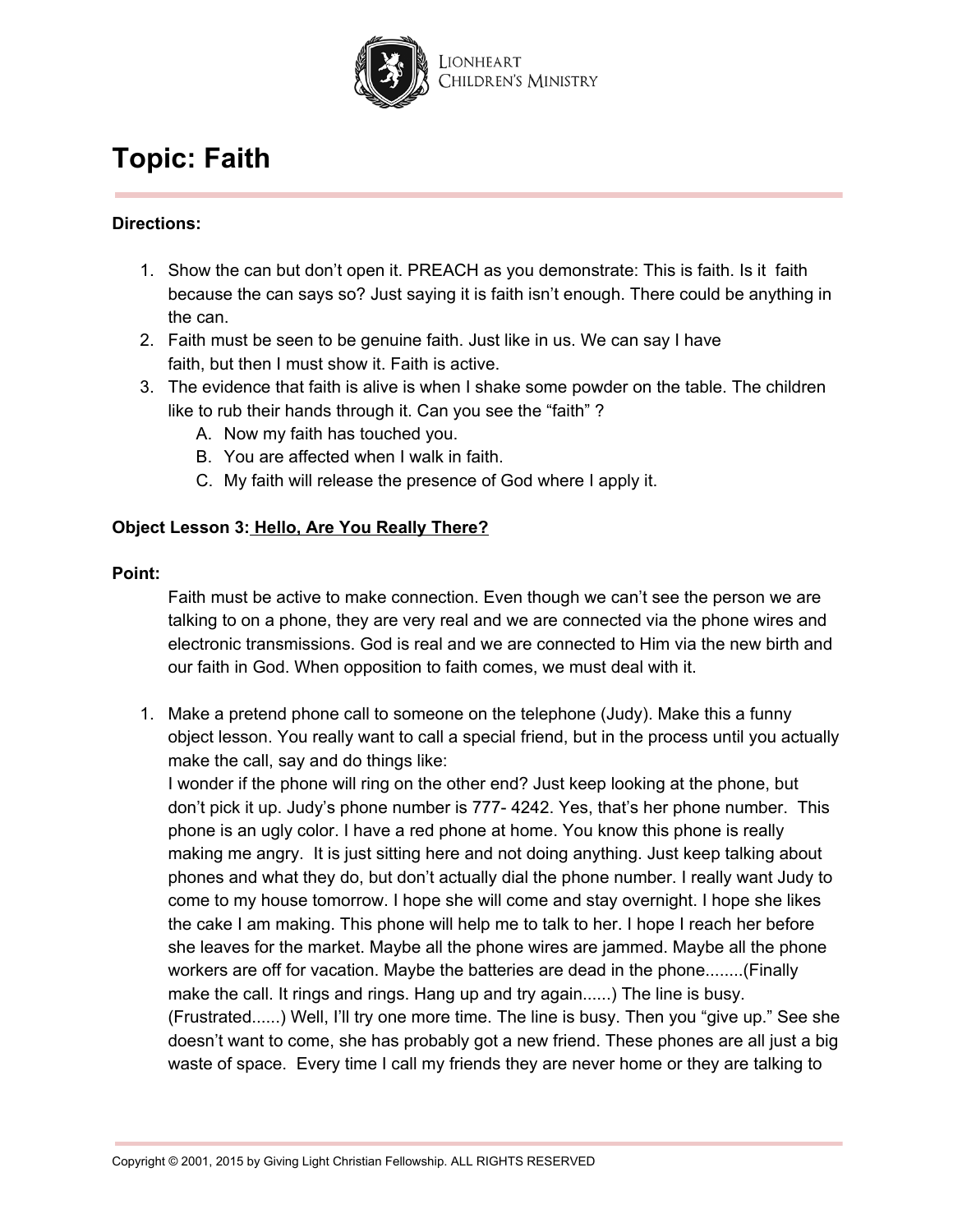

someone else. I think I'll just throw this phone in the trash can. (Throw the phone in the can.)

- 2. You want to get the children to a place where there are ready to jump out of their seat to make the call for you. They know if you just pick up and dial the phone you will reach your friend.
- 3. That is how God is with us. He so wants us to just have faith in Him and the answer will come.
- 4. Faith makes a decision to do and carry through to the end.
	- A. You have faith to dial the number. You have faith in the phone in your hand that pushing buttons will connect you to the friend, etc.
- 5. We see with the eyes of faith not our natural eyes.
- A. Can you see her? She is real.
- B. You can "see" the connection and talking to each other. Because phones have proven to be reliable, most of the time, we trust them.
- 6. Hindrances to faith
	- A. What would cause a phone call not to be received???? They could be the same reasons why our faith won't work.
	- B. Let the children answer why your phone would not have worked.
	- C. Spiritual hindrances
		- 1) Doubt or unbelief
			- a. Doubt is lack of understanding, not knowing or being sure.
			- b. Unbelief is knowing but refusing to obey or believe
		- 2) Fear
		- 3) Lies that we believe about a person, a law, or God.
		- 4) Procrastination.
		- 5) Quitting or giving up.
		- 6) Anger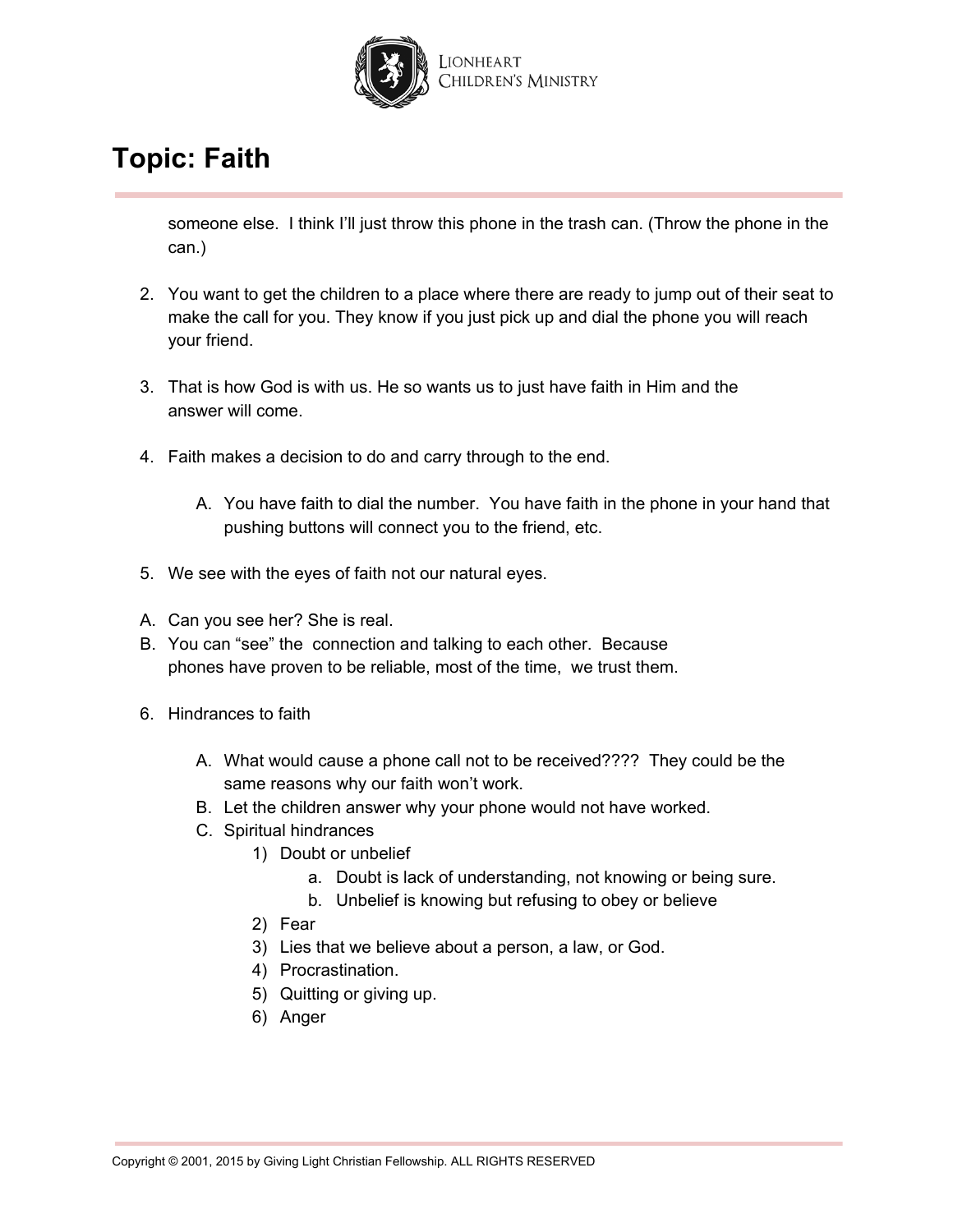

7. **Ministry Time:** Be Holy Spirit led. If you are sensing areas that are hindering the children in their faith, be prepared to have a time of prayer, repentance, restoration and release of the faith of God to come in a powerful way to the children.

### **Study Sheet Teaching and Activation**

Below is question 5 from the Study Sheet. Have the children repeat the verse several times. On the board write the words that the children are supposed to circle on what they believe about God.

Heb. 11:6 "....he who comes to God must believe that He is..." (NKJ) What do I believe about God? (Circle the words you believe).

**GOD**: Loves Me Loves sinners Blesses rich people more Gives faith to me

Forgives Sin Believes in me Likes pastor's prayers more Is Faithful

Keeps Promises Is with me only when I don't sin Trusts me Talks to me

Be very sensitive as the children answer. Allow wrong answers. Wrong answers are good. They help to expose a faulty belief a child may have. This will be a time to "erase" ungodly beliefs concerning God. Do not let other children shame a child who answers wrongly. A child's answer is important.

Ask the children to add other things they believe and write them on the board as they come. Review the list. Are all these statements true?

**Ministry Time:** (Teacher speaking) Children, together we want to replace any lies we have about God with truth. There are different ones here that have different areas they need erased. This is what we are going to do. Together we are going to pray and ask God to fill us with His truth of who He is. This is going to bring us and God joy. We are going to be God full. I need everyone to pray............ Father, I come to you today, and I thank You that You want me to know You. I want to know you more and I ask you to put in me the Truth of who You really are, not what I think. I want to know You. Now, I ask you to forgive me for believing lies about You. Forgive me for believing the lie that you...........(say out loud the lies about God that you have written down on the board.) Thank you for forgiving me. Now in the Name of Jesus, I renounce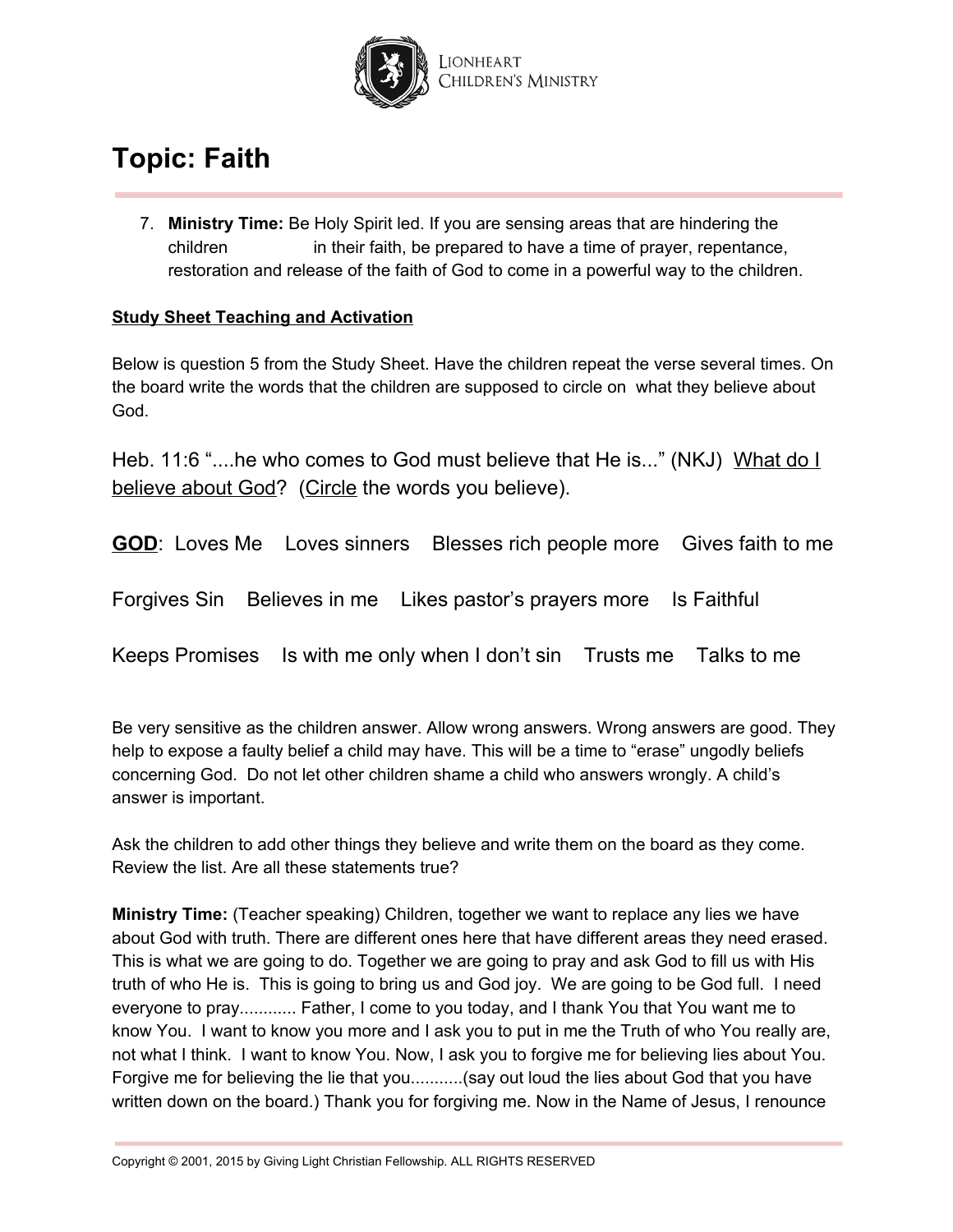

and break agreement with all of these lies about God. I command every lie to leave me and never come back. Father God, I receive the truth of who You are. Thank you, in Jesus name, amen.

The teacher at this point will take the eraser and after each lie that is written down say:

Example: "God blesses rich people more" is a lie. Lie you go now in Jesus name. Now erase the words. Replace it with a truth: Let's all say this together: "God blesses those who are obedient. Write that statement in it's place.Continue this through your list. Erasing and commanding the lies to go in Jesus name. Replace each with a truth and have the children say the truth out loud as you write them on the board.

Additional ministry and activation if you are in a flow. Have the children speak out loud the Identity statements below.

Jesus is my **Savior** so I am saved from death. Jesus is my **Healer** so I am healed. Jesus is God's **Gift** to me, so I am gifted and a gift to the body of Christ. Jesus is my **Peace** so I am living in peace. Jesus is my **Friend** so I am a friend of God and others. Jesus is **Emmanuel (God with me)** so I am never alone. Jesus is the **Shepherd** so I am His follower. Jesus is my **Light** so I can see even in darkness. Jesus is **Love** so I am filled with love and love people. Jesus is my **Provider** so I have all I need. Jesus is the **King of kings** so I am a King's kid. Jesus is **Champion** so I am a winner with Jesus. Jesus is **Faithful** so I am faithful.

#### **Object Lesson 4: Keys for Living**

#### **Point**:

God is our source of faith. In Him we trust and stay connected. A key opens the promise. Every key has an assignment.

#### **Props:**

Have a ring of keys; these can be real keys or make different colors from heavy card stock. Have some different types of key rings with animals, people, sayings etc.

- 1. The ring represents God.
	- A. Eternal, His covenant, Cannot be broken, Faithfulness
- 2. Most key rings have an attached article. The article represents us; unique.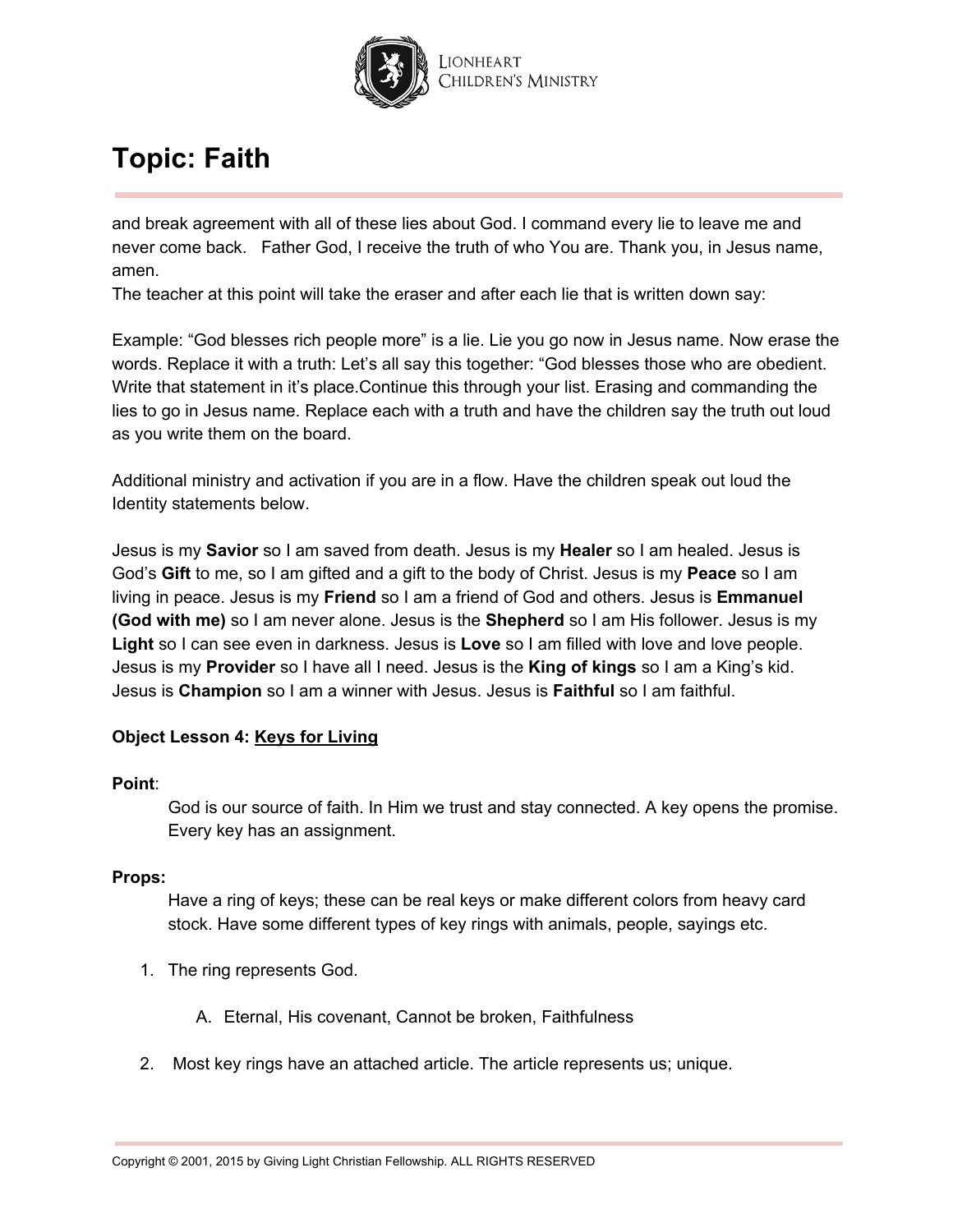

- 3. A key was made to be on the ring. (He is the vine, we are the branches.) Show a key and ask the children to describe the key. Show more keys and ask the same question. What is the same about all the keys? They have a hole.
- 4. Ask what is a key used for. Each key is for a specific use. Only one key on the ring will work for: house, car, garage, bike, locker, office etc…
- 5. Our keys of faith must be in God. God must be in us for Bible faith to work.
	- A. Faith cannot be in the the object of what we believe they will open, start, lock etc. or in the key itself. Faith in our faith is failure. It is self centered and prideful.
	- B. Faith in God is fruitful. We have faith in God for many things. What does His Word promise us who exercise faith? Heb. 11:6
	- C. The Word of God will bring life to the faith in God that is already in us. His word will bring specific faith for every area and event in our lives.

**Activation**: The Bible tells us many things about God's faithfulness to His children.

Let's see how many keys of faith we can have on our God ring. (On keys or on labels to stick on the keys, have written words of what God has provided. Have some blank ones for children who have a different faith key.)

Allow the children to pick a key or word or you say them and the children must decide if they are to be on the ring. Examples: healing for me or another; salvation for me or another person; not having a family; love; joy; provision; friendship with God; understanding His word; always being sick; fighting; peace; anointing to minister; favor; authority over the enemy; forgiveness.

Wow!!! Look at all the different keys of faith God has given us to live in His kingdom. We are full of faith. We are God pleasers. We are bringing God's kingdom to many.

### **Object Lesson 5: Faith is Taking Over**

**Point**: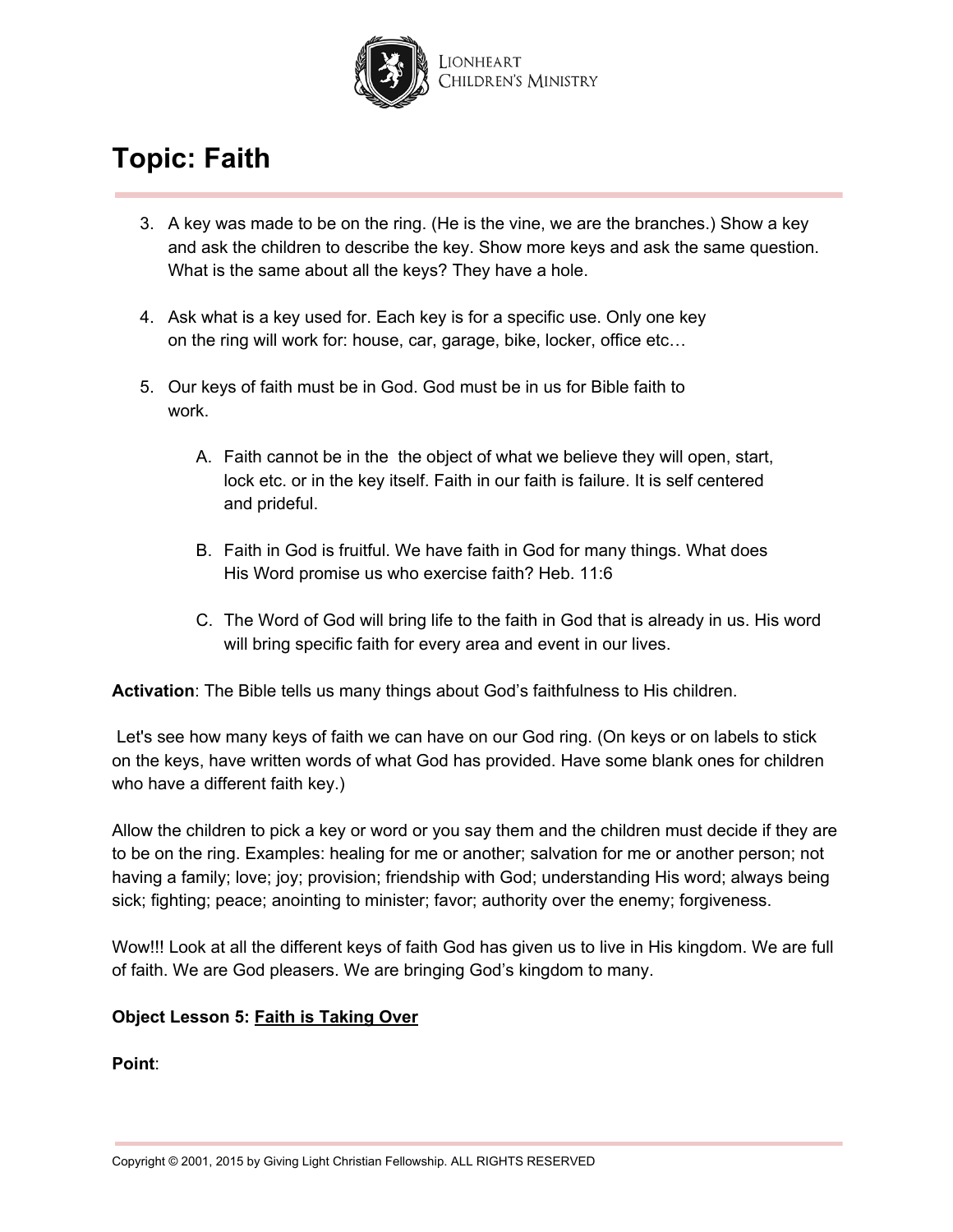

Continually hearing the Word of God, expands our faith. We have to mix (action) the word we hear with the faith we already have in us. Thank you, Jesus.

#### **Props:**

Get a bowl or quart jar, flour, warm water, small cloth to cover top of jar, spoonful of sugar and yeast. Put the yeast in a container and write "Word of God" on it. Before class mix one cup of flour and two cups of water and sugar in the jar.

- 1. This jar represents us. In the jar is what we will call our spirit man.Today our spirit man is here to receive God's word, just like we are.
- 2. At the start of class then periodically during teaching, say: just like you are hearing God's word I am putting some "Word" in the jar. Time for more "Word." Do this several times.
- 3. Sprinkle some "Word yeast" outside the jar. Watch to see if the children notice. Where must the Word go to be effective and bring faith?
- 4. The cover:Holy Spirit seal and reveal this "Word." Cover jar each time.
- 5. The jar's cover will rise up and the children will see the effects the word has in the jar.
- 6. The action of mixing and waiting is a demonstration of our faith. Faith without works is dead.

**Teaching Point**:Faith is the substance.Faith can't be separated from the mixture.Faith is not something we can hold.But it is seen when it is active. The enemy can come in and steal our seed of faith or the seedling of faith.The enemy can come in to stop the word from being heard. But if we stay focused (action) and covered the enemy is stopped.Then a time comes when the faith in us arises to the occasion and God is glorified. Our faith is taking over! We are overtaking the enemy.

#### **Study Sheet Review**

You can write the points in question 6 on the board and let the children take turns finding the answers in their Bibles. For younger children, make a card with each letter of F A I T H. On the opposite side of the card write the answer. Example: F- Friend. Have a board with question 6 written. See if they can match the letter on the card to the letter on the board. Then tell them what the answer is and write it on the board.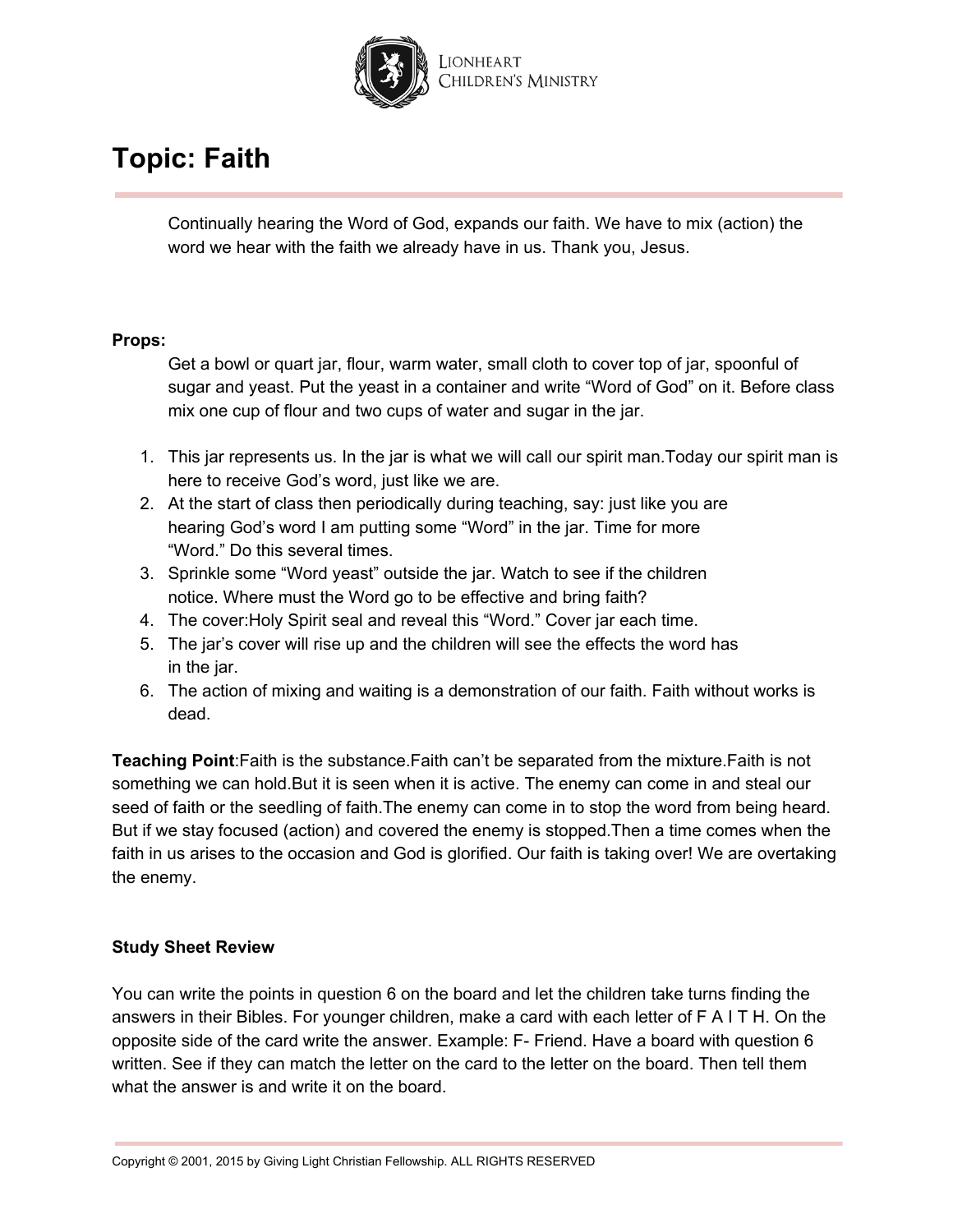

Elaborate on the points as you have the children participate.

### **Point**:

When we are God seekers, our faith is seen by all men. Our faith is seen by God. The results of faith are some of the answers in question six below. Faith causes us to: Be a FRIEND of God; ARISE; we have faith IN GOD; like Abraham we TRUST God; to have a faith deposit we know faith comes by HEARING.

6. Bible Search: Read the verses below and fill in the blank behind each letter.

| F.          | James 2:23 "He was called the                                                                                  | of God." |
|-------------|----------------------------------------------------------------------------------------------------------------|----------|
| A<br>faith" | Luke 17:19 (KJV or NKJ) " subset Luke 17:19 (KJV or NKJ) " subset Subset Subset Subset Subset Subset Subset Su |          |
| L           | ,,<br>Mark 11:22 "Have faith                                                                                   |          |
|             | James 2:23 (TLB) "Abraham                                                                                      | God,"    |
| H           | Rom 10:17 "Faith comes by                                                                                      | "        |

### **Additional Identity Statements**:

IDENTITY: I AM PATIENT; I AM DILIGENT; I AM A FINISHER; I AM SAFE IN GOD; I AM PROTECTED; I AM TRUSTWORTHY; I FOLLOW DIRECTIONS; I BUILD THE BEST; MY OBEDIENCE SAVES OTHERS; I AM A BELIEVER; I AM AN HEIR OF GOD'S PROMISES; I SEE WITH EYES OF FAITH.

**WHO IS MY GOD:** GOD IS PATIENT; GOD IS DILIGENT; JESUS IS THE AUTHOR AND FINISHER OF MY FAITH; GOD IS MY SANCTUARY (SAFETY); GOD IS MY PROTECTOR;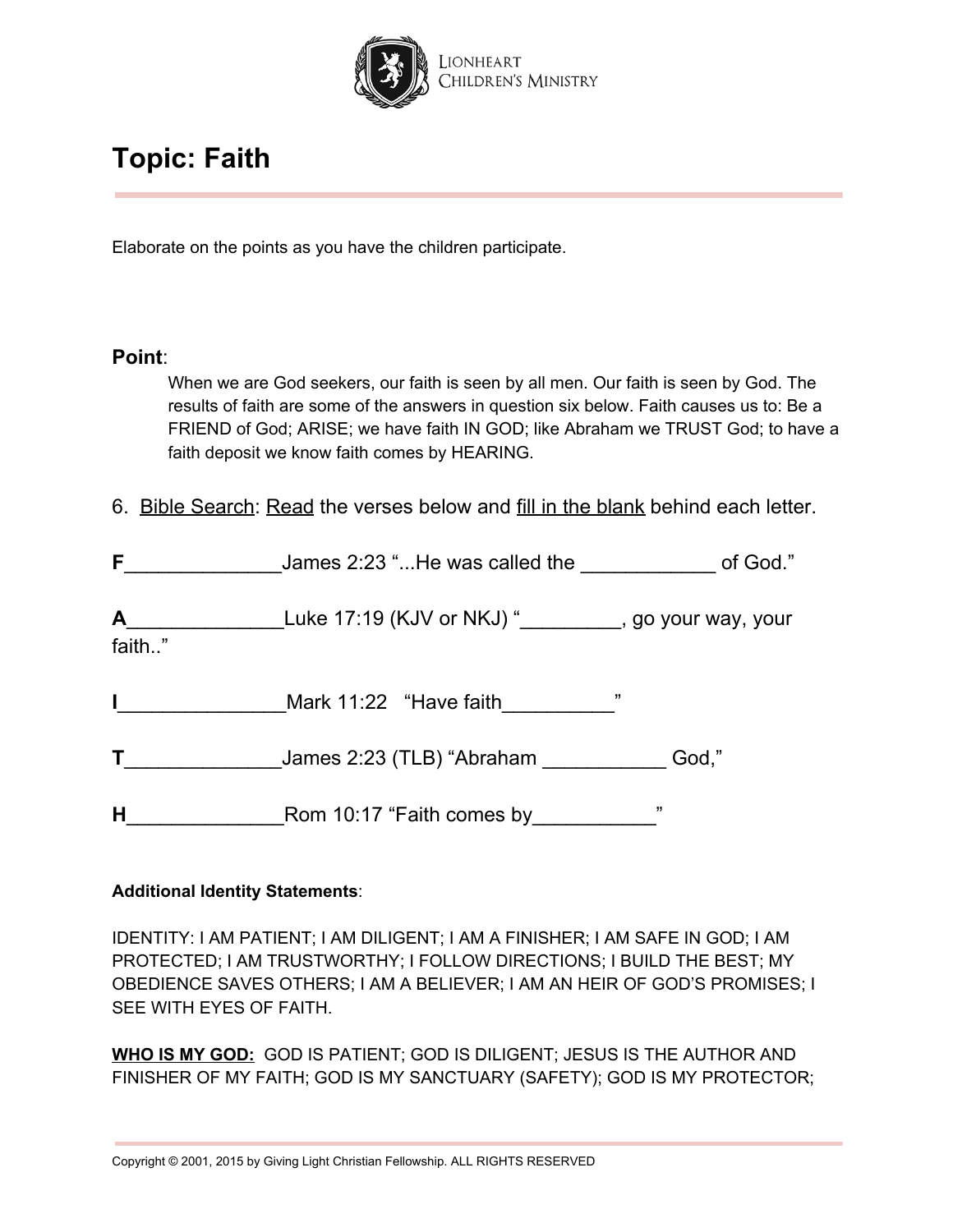

GOD IS TRUSTWORTHY; GOD IS MY TEACHER; JESUS IS THE MASTER BUILDER; JESUS IS MY SAVIOR; JESUS BELIEVES IN ME; GOD IS MY FATHER

### **TEACHER STUDY NOTES REFLECTIONS ON FAITH**

Faith in God always brings God into every situation.Faith brings God on the scene.Faith in God, keeps God in control.He gets to run the "show" and announce the final act.God gets to call the curtain call, do the curtain call and be the curtain call.Faith gets to put the spotlight on God for the standing ovation that is so rightly His.And then, He turns to His "cast," extends His hand and calls for them to take a bow.Well done, thou good and faithful servants.Faith keeps the "show" running to the end of the season.

Faith is a process of trusting more and more in God and less and less in what we or another can do.Trusting God only comes by relationship.Relationship comes by commitment.God is totally committed to us and is longing and drawing for our total commitment to Him.As we develop and grow in trust then our faith level also comes to new levels.This includes faith in others.Trusting causes love to grow.

As we experience God's love in real ways, our faith grows.Yes, Jesus loves me He told me so. A revelation of God's love is like dumping a can of gasoline on our faith flame.Our faith explodes and will not even tolerate any thought or entrance of faithless opposition.The fire of God's love makes ashes of "faith busters." When we have a foundation of trust (the soil of our heart) for faith to be deposited in, faith will flourish.

Most children are naturally very trusting.God designed them that way.Children easily move in faith, because they trust and believe what people they love tell them.Children move in faith readily as they hear the word of God.

Our "perceiver" will direct our "believer." Our "believer" will direct our "doer." Our doer will direct our faith.Our faith will show our "god" or "God."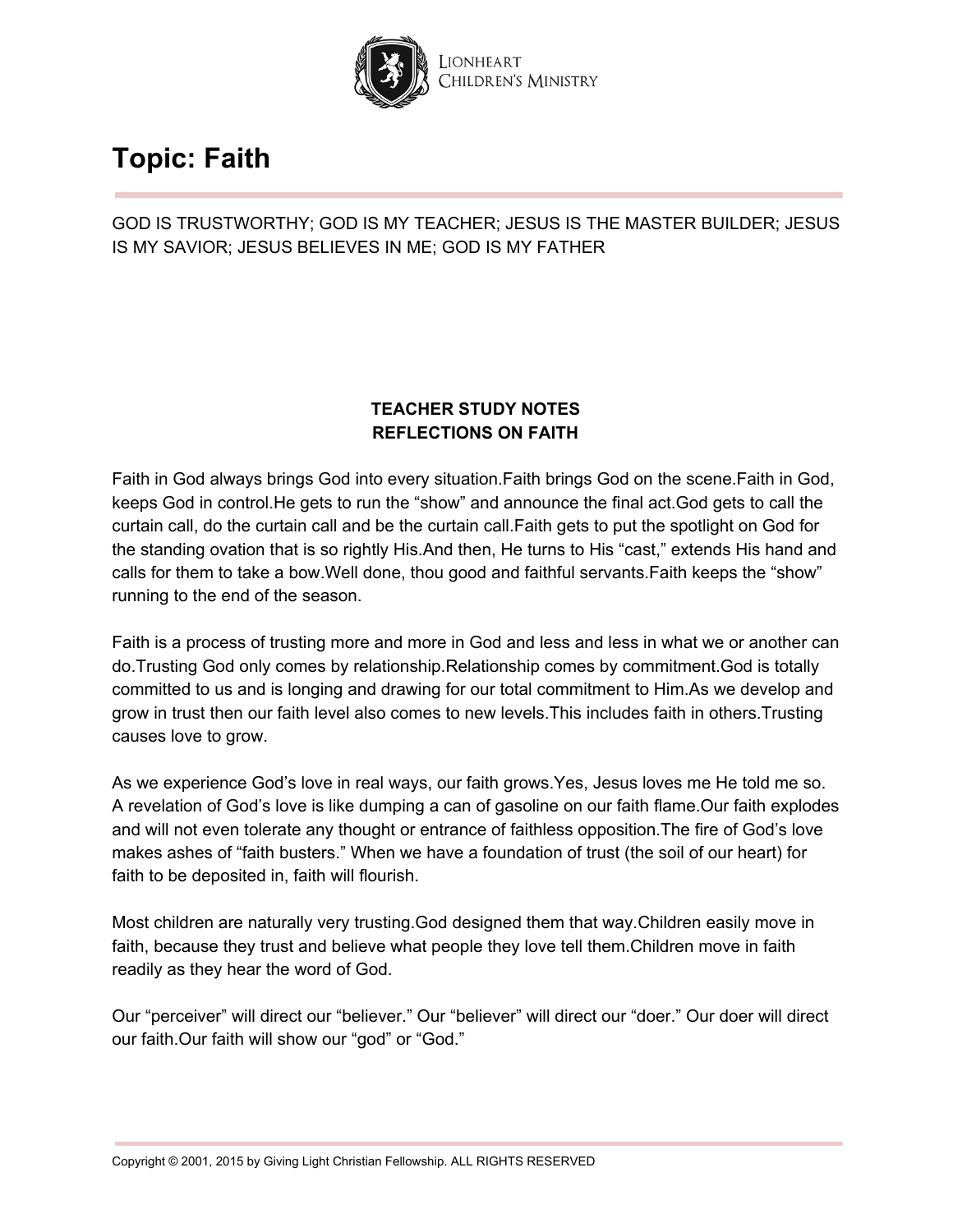

We are told to take heed how we hear and what we hear. Remember faith comes by hearing and hearing by the word of God.When we hear other than the word of God, the faith that comes will not bring the God of the word to the scene, but some other "god."

The hearing of God's word, is inclusive of both the logos and rhema.The word and the Spirit must agree.The agreement brings the power, presence and promise to fruition.Faith demonstrated.

### **WHAT IS FAITH:**

A. Faith is believing and trusting what God says.

Heb 11:1 "What is faith? It is the confident assurance that something we want is going to happen. It is the certainty that what we hope for is waiting for us, even though we cannot see it up ahead." (TLB)

Heb 11:1 "Now faith is the substance of things hoped for, the evidence of things not seen." (NKJ)

- B. Everyone (saved and unsaved) operates in some form of faith every day.What is the basis of the faith in people's lives?Experiences;trusting people,things,money or God.
- C. Our actions show where our faith is and what we believe and think.
	- 1) Faith is not a feeling, faith is action demonstrating our belief in God and what he says. Feelings can follow our faith, but not dictate our faith.
	- 2) We can still have fear, but move in faith. Our faith is shown by our action. We sometimes have to do it afraid. (Christians can have fears, yet choose to function in faith.)

2 Tim 1:7 "For God hath not given us the spirit of fear; but of power, and of love, and of a sound mind." (KJV)

3) Actions of faith will overcome feelings and fear.

James 4:7 "Submit yourselves therefore to God. Resist the devil, and he will flee from you." (KJV)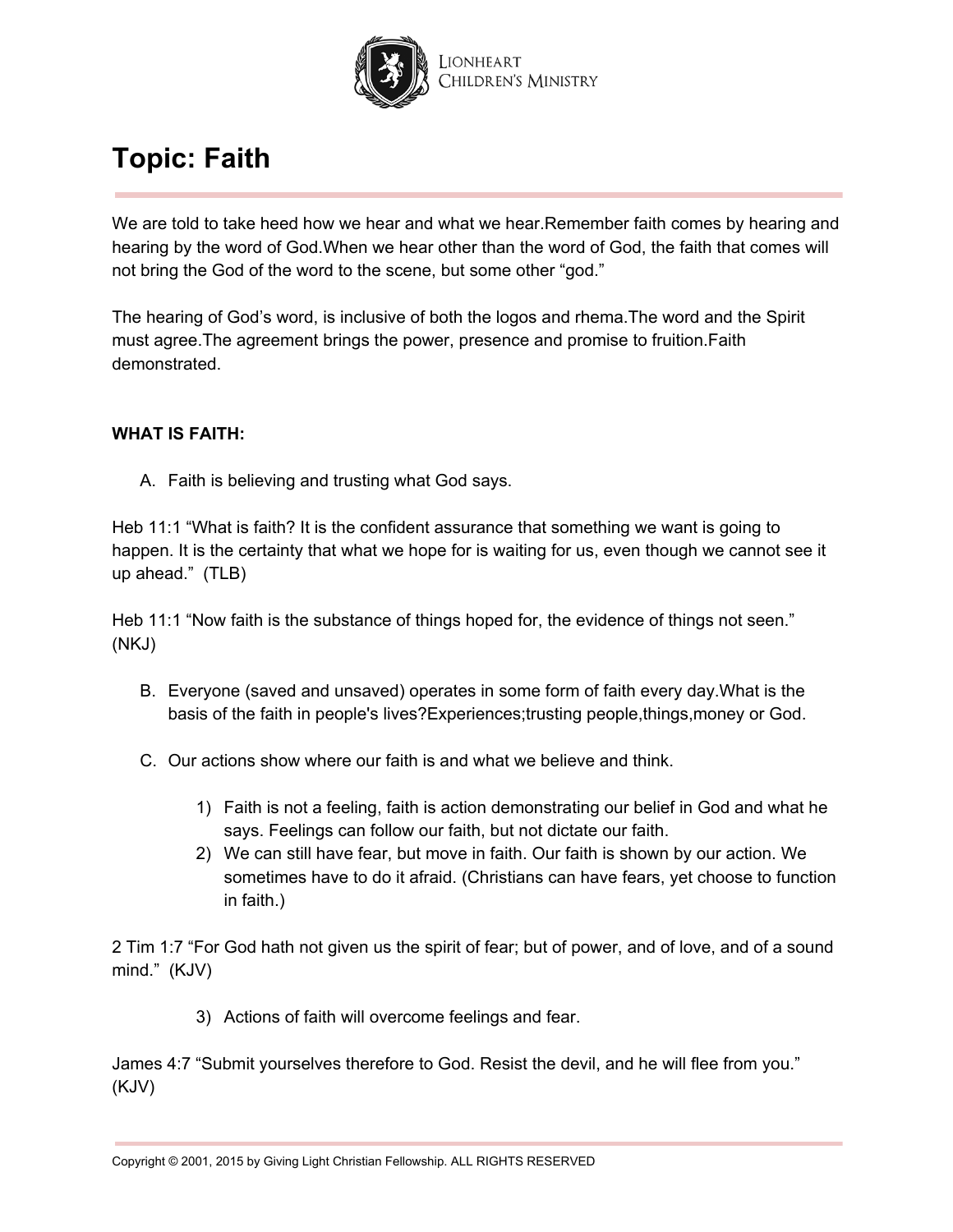

4) Faith is living, growing and demonstrates a living God

James 2:17-24 "Thus also faith by itself, if it does not have works, is dead. "But someone will say, "You have faith, and I have works." Show me your faith without your works, and I will show you my faith by my works. You believe that there is one God. You do well. Even the demons believe-- and tremble! But do you want to know, O foolish man, that faith without works is dead? Was not Abraham our father justified by works when he offered Isaac his son on the altar? Do you see that faith was working together with his works, and by works faith was made perfect? And the Scripture was fulfilled which says, "Abraham believed God, and it was accounted to him for righteousness." And he was called the friend of God. You see then that a man is justified by works, and not by faith only.' (NKJ)

James 2:26 "For as the body without the spirit is dead, so faith without works is dead also." (NKJ)

2 Thessalonians 1:3 We ought always to thank God for you, brothers, and rightly so, because your faith is growing more and more, and the love every one of you has for each other is increasing." (NIV)

- 5) Faith is not fantasy but the reality of the Kingdom of God.
- 2 Cor 5:7 "We know these things are true by believing, not by seeing." (TLB)

2 Cor 5:7 "For we walk by faith, not by sight." (KJV)

6) Faith is valuable and is to be guarded.

John 10:10 "The thief comes only to steal and kill and destroy; I have come that they may have life, and have it to the full." (NIV)

Eph 6:16 "In addition to all this, take up the shield of faith, with which you can extinguish all the flaming arrows of the evil one." (NIV)

1 Pet 1:7 "That the trial of your faith, being much more precious than of gold that perisheth, though it be tried with fire, might be found unto praise and honour and glory at the appearing of Jesus Christ." (KJV)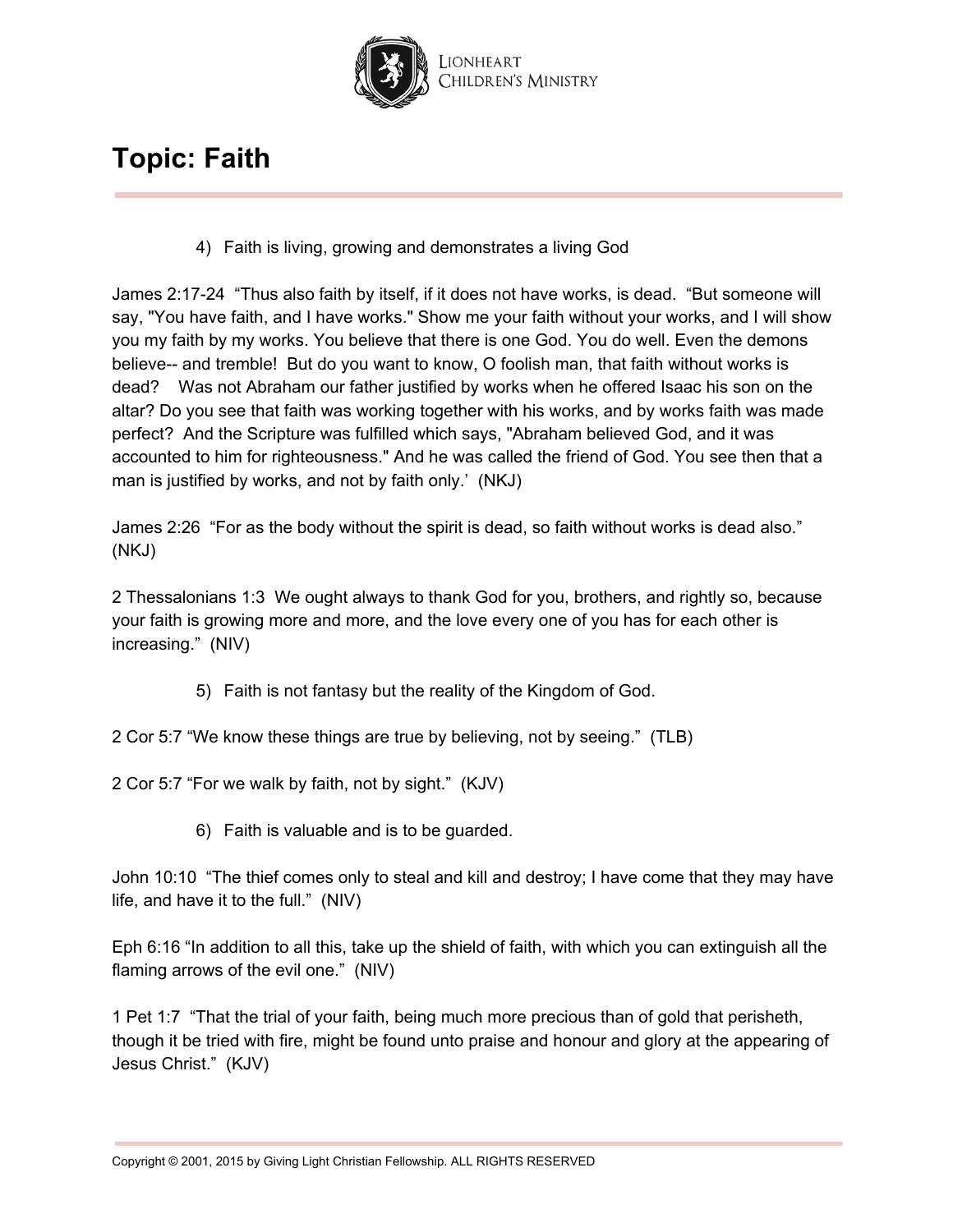

2 Pet 1:1 "..., to them that have obtained like precious faith with us through the righteousness of God and our Saviour Jesus Christ:" (KJV)

### **WE ARE TO PUT OUR FAITH IN GOD**

- A. Not: Evil report:WHAT WE SEE, HEAR, FEEL (Numbers 13:17 33; the 12 spies report;only two walked in faith in God).
- B. Yes:Good report:IN GOD and His WORD?

### **WHAT DOES FAITH IN GOD PRODUCE?**

A. Brings salvation

Rom 1:16-17 "For I am not ashamed of the gospel of Christ, for it is the power of God to salvation for everyone who believes, for the Jew first and also for the Greek. For in it the righteousness of God is revealed from faith to faith; as it is written, "The just shall live by faith." (NKJ)

B. Brings healing and miracles

Luke 7:48-50 "Then Jesus said to her, "Your sins are forgiven." The other guests began to say among themselves, "Who is this who even forgives sins?" Jesus said to the woman, "Your faith has saved you; go in peace." (NIV)

Luke 17:19 "And He said to him, "Arise, go your way. Your faith has made you well." (NKJ)

James 5:15 "And the prayer of faith will save the sick, and the Lord will raise him up. And if he has committed sins, he will be forgiven." (NKJ)

C. Brings rest and favor

Heb 4:1-2 "Therefore, since the promise of entering his rest still stands, let us be careful that none of you be found to have fallen short of it. "For we also have had the gospel preached to us, just as they did; but the message they heard was of no value to them, because those who heard did not combine it with faith.(NIV)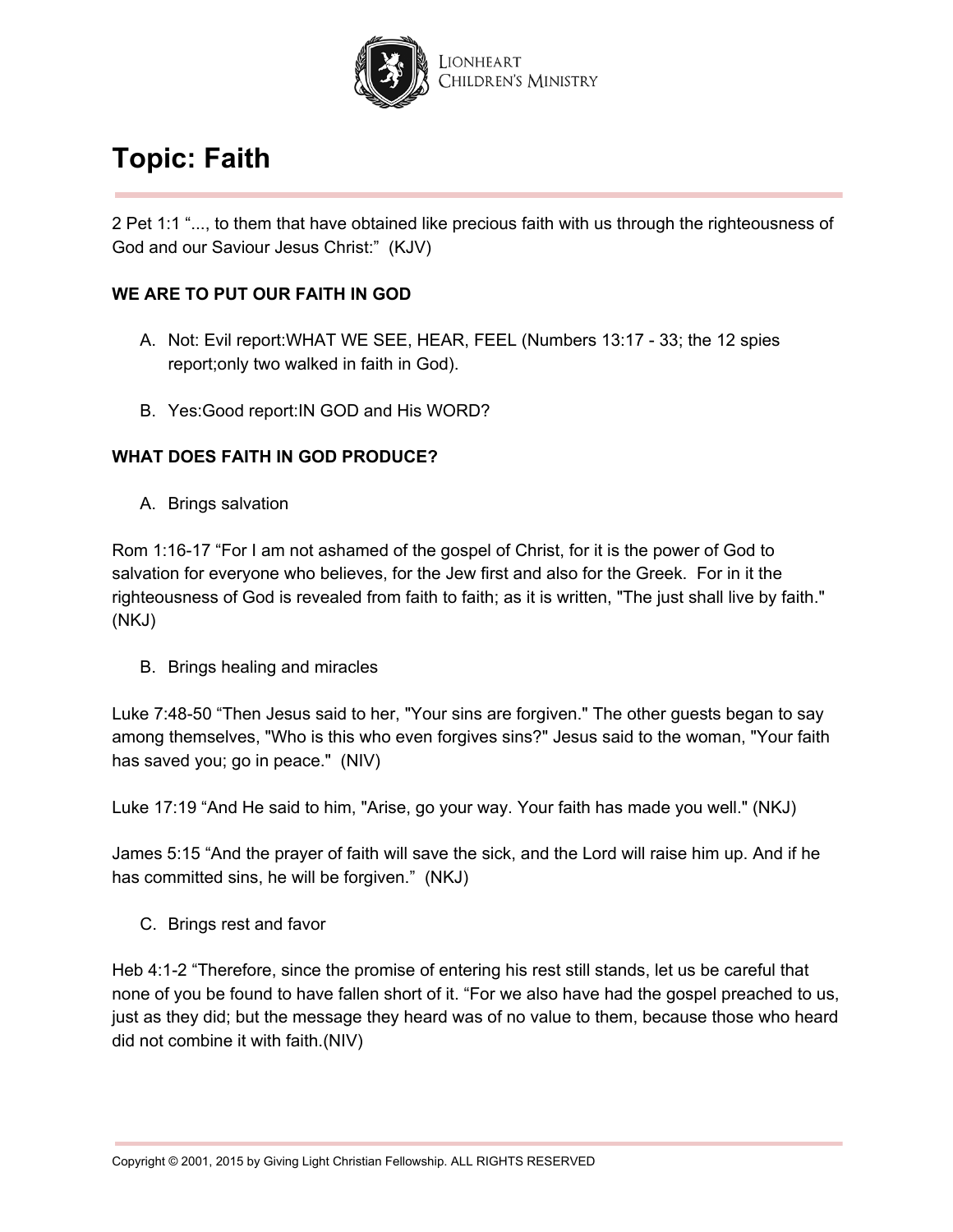

Heb 11:6 "But without faith it is impossible to please Him, for he who comes to God must believe that He is, and that He is a rewarder of those who diligently seek Him." (NKJ)

2 Cor 9:8 "And God is able to make all grace abound to you, so that in all things at all times, having all that you need, you will abound in every good work." (NIV)

Gen 6:8 "But Noah found favor in the eyes of the LORD." (NIV)

D. Brings deliverance

Matt 17:19-21 "Then the disciples came to Jesus privately and said, "Why could we not cast him out?" So Jesus said to them, "Because of your unbelief; for assuredly, I say to you, if you have faith as a mustard seed, you will say to this mountain, 'Move from here to there,' and it will move; and nothing will be impossible for you. "However, this kind does not go out except by prayer and fasting." (NKJ)

E. Keeps me from sin

Rom 14:23 "But he who doubts is condemned if he eats, because he does not eat from faith; for whatever is not from faith is sin." (NKJ)

Heb 10:38 "Now the just shall live by faith; but if anyone draws back, my soul has no pleasure in him." (NKJ)

F. Keeps me focused and maturing

Heb 12:2 "Looking unto Jesus the author and finisher of our faith;..." (KJV)

G. Moves Mountains

Mark 11:22-23; "Have faith in God," Jesus answered. "I tell you the truth, if anyone says to this mountain, 'Go, throw yourself into the sea,' and does not doubt in his heart but believes that what he says will happen, it will be done for him." (NIV)

H. Is the victory that overcomes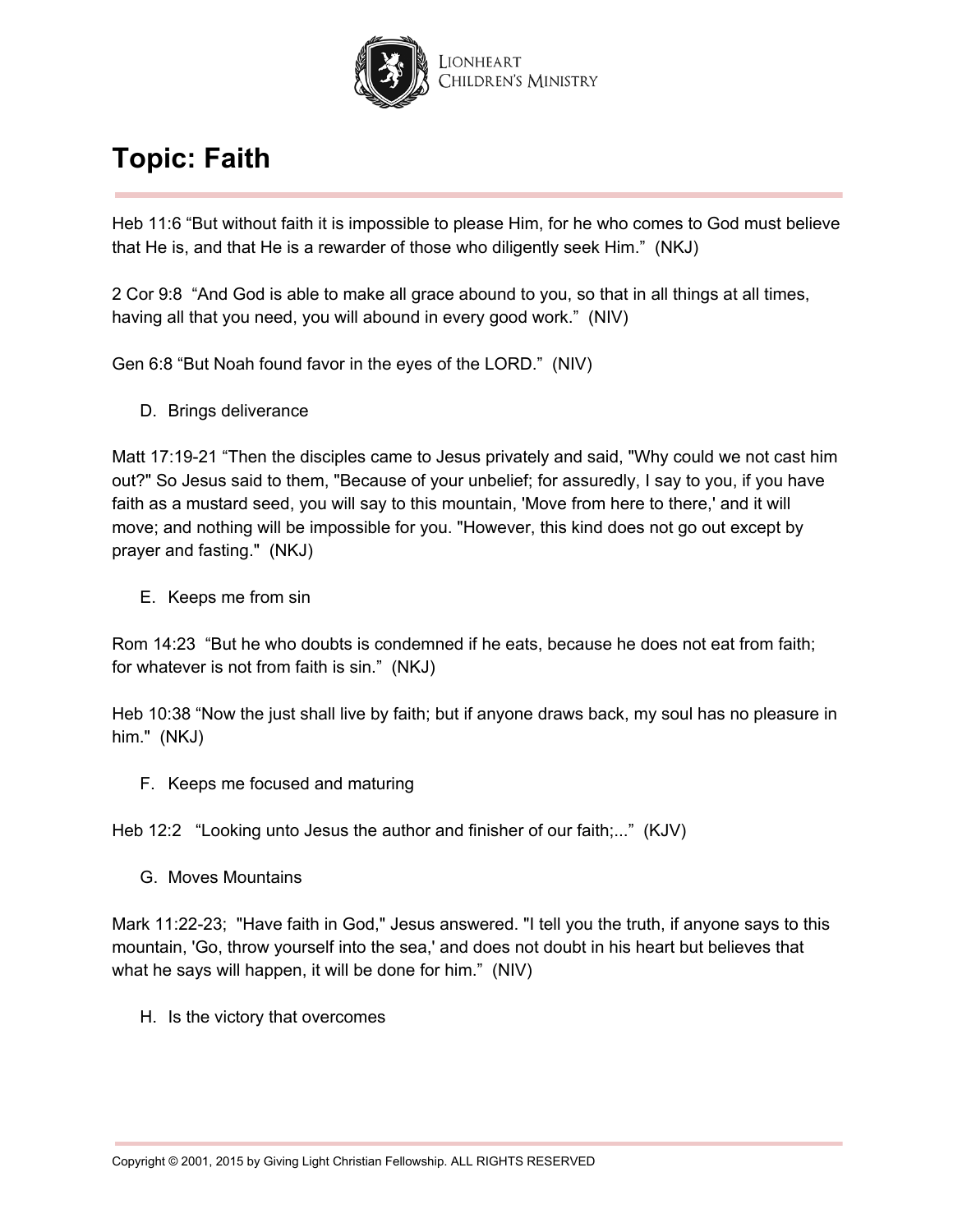

1 John 5:4-5 "For whatsoever is born of God overcometh the world: and this is the victory that overcometh the world, even our faith. Who is he that overcometh the world, but he that believeth that Jesus is the Son of God?" (KJV)

### **WE CAN HAVE AS MUCH FAITH AS WE WANT. HOW MUCH DO YOU WANT?**

Rom 10:17 "So then faith comes by hearing, and hearing by the word of God." (NKJ)

Heb 6:12 "We do not want you to become lazy, but to imitate those who through faith and patience inherit what has been promised." (NIV)

Mark 4:24 "Then He said to them, 'Take heed what you hear. With the same measure you use, it will be measured to you; and to you who hear, more will be given.'" (NKJ)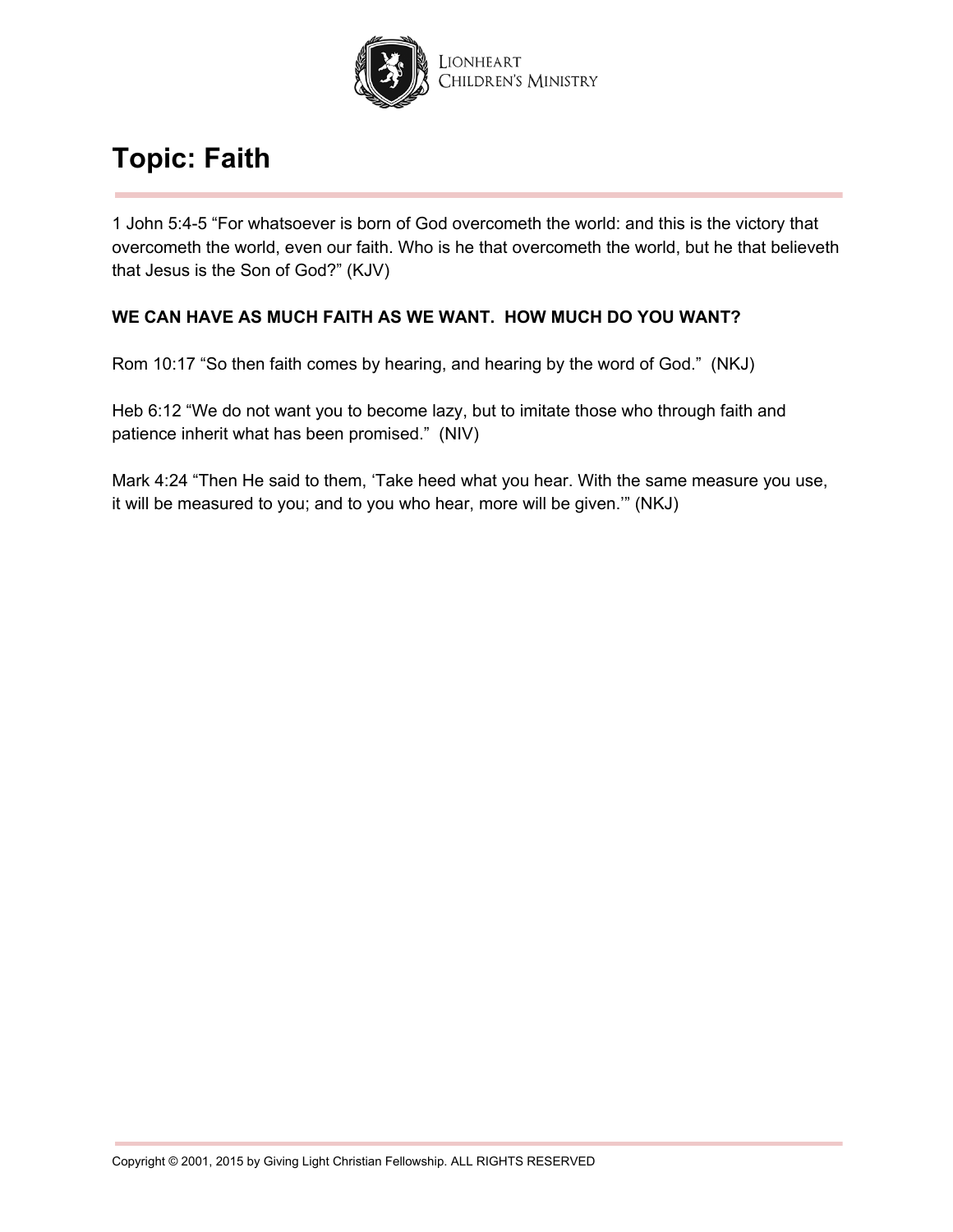

NAME:

### **FAITH STUDY SHEET**

1. I need to hear \_\_\_\_\_\_\_ to have godly faith. (Write the correct letter in space.)

A.The Weather Channel B.God's Word C.The cheerleaders

- 2. My body is growing. How does my faith grow? (Circle the correct letters)
- A. Speaking and praying God's word out of my mouth
- B. Listening to godly truth from other Christians
- C. Hearing a testimony of God working in someone's life
- D. Singing or listening to praise music
- E. Reading my Bible
- F. Playing video Games

3. Faith is seen by what we do as we pursue God. Name someone from the Bible that has shown their faith.

4. Memory Verse: Say the verse three times out loud. (Fill in the blanks.)